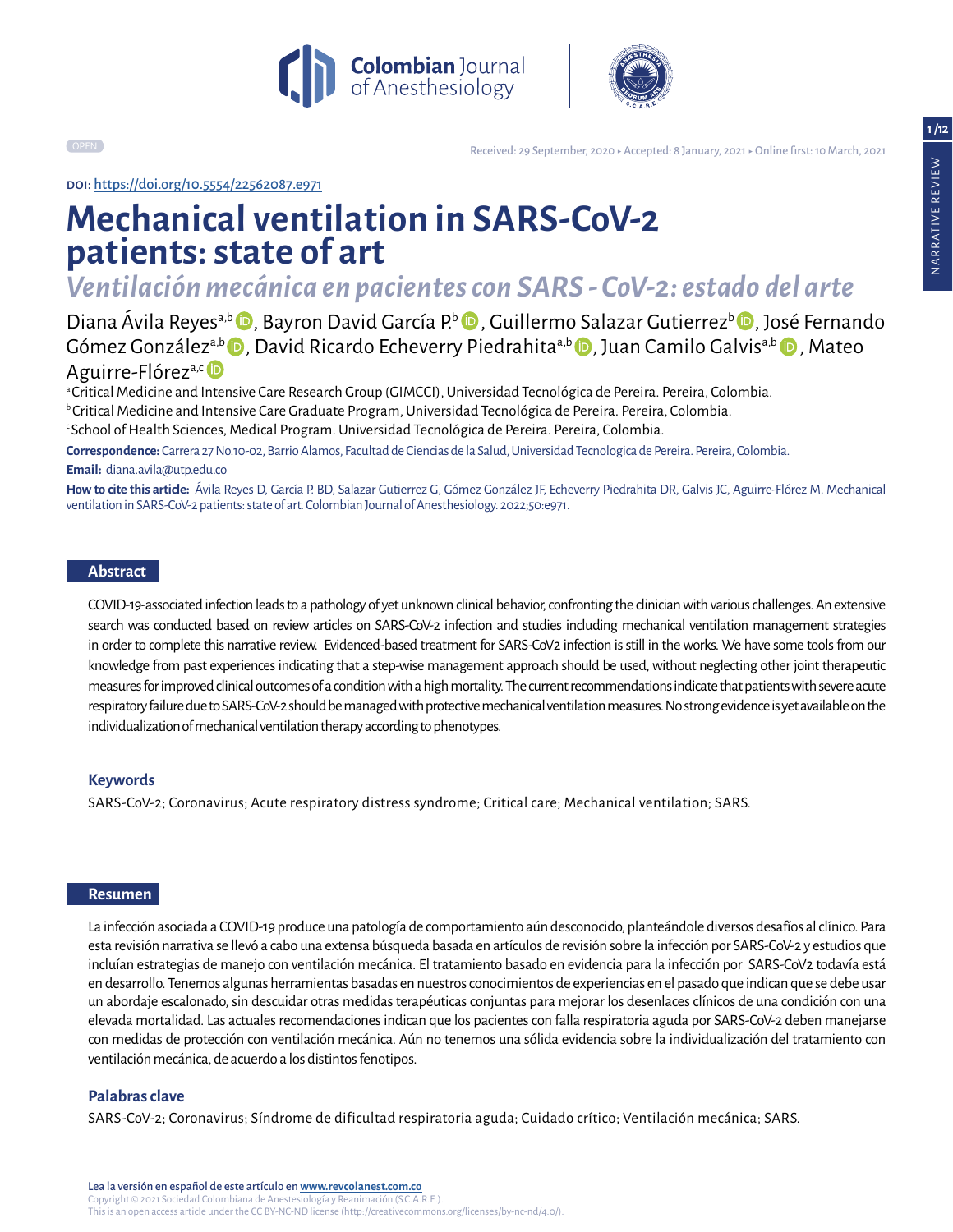## **INTRODUCTION**

SARS-CoV-2 infection is responsible for the current pandemic, which has claimed many lives worldwid[e\(1\)](#page-7-0) given its high level of contagiousness [\(2\).](#page-7-0) Approximately 14% develop a serious disease that requires hospitalization and oxygen support [\(3\);](#page-7-0) the most frequent diagnosis in severe patients is severe pneumonia with progression to Acute Respiratory Distress Syndrome (ARDS) in up to 30% of cases  $(4)$ , which has required management with mechanical ventilation in intensive care units (ICU[\)\(5\)](#page-7-0).

Severe SARS-CoV-2 disease was initially described in Chin[a\(6\)](#page-7-0) where 1099 patients were identified, of whom a small percentage developed acute respiratory distress syndrome (ARDS), septic shock, and multiple organ failure. These patients were treated with invasive / non-invasive mechanical ventilation and extracorporeal membrane oxygenation (ECMO). The cohort study [\(7\)](#page-7-0) evidenced a high burden of the disease and patients required ICU management because of their age (> 60 years), the presence of comorbidities such as hypertension (31.2% of the cases), cardiovascular disease (14.5%), diabetes (10.1%), inter alia. The SOFA SCORE indicated significant acute physiological dysfunction, with compromised pulmonary function with moderate to severe PAO2/ FIO2, according to the ARDS Berlin classification. However, the behavior of ARDS in SARS-CoV-2 patients is baffling (Image 1), and differs from the established definition. [\(8\) T](#page-8-0)he behavior is atypical by day 8 after the onset of the infection, and up to 50% of the cases exhibit normal pulmonary compliance, which has raised reasonable doubt as to whether we are dealing with atypical ARDS, which increasingly presents in younger patient[s\(9-13\).](#page-8-0)

From the histopathological perspective, ARDS is a heterogeneous condition. [\(14,15\)](#page-8-0) Diffuse alveolar damage during the organization phase has been described in the case of SARS-CoV-2 infection [\(16\),](#page-8-0) in addition to micro and macro thrombosis phenomena associated with the respiratory process produced by the virus, leading to the pathophysiology of hypoxemia. This may also be related to the description of the phenotypes, multisystemic phenomena and proinflammatory processes probably associated with multi-organ dysfunction syndrome and fatal outcomes.[\(17\)](#page-8-0) Dr. Gattinoni describes 2 different phenotypes that may present dynamically in the same patient: a low phenotype, accounting for 70-80% of the cases, characterized by a low V / Q ratio, few opacities in the chest images, low lung weight, and low elastance / high compliance. The other less frequent high phenotype is exactly the opposite, characterized by right-to-left shunt, four-quadrant opacities on chest images – the so called "white lung" -, high elastance / low compliance, and high lung weight. Although the clinical behavior and the pathophysiological phenomena responsible for each phenotype are different, both may present with severe hypoxemia, hence requiring a different therapeutic approach[.\(18,19\)](#page-8-0)

# **WHAT MECHANICAL VENTILATION STRATEGIES ARE AVAILABLE FOR SARS-COV-2 PATIENTS?**

The SARS-CoV-2 infection is a new pathology, so the evidence is just being developed and there is not yet a correct therapeutic approach. The principles of mechanical ventilation are to improve gas

exchange, decrease the patient's respiratory work, and buy time while re-establishing respiratory and systemic physiology. The decision to ventilate a patient will depend on multiple factors clinicians have to weigh at a certain point in time, such as ICU beds availability, the patient's prognostic factors, and his/her current clinical condition [\(20\)](#page-8-0) (GRADE - Low level of evidence; conditioned recommendation). Patients with SARS-CoV-2 infection, and critically ill patients in general, experience a dynamic condition that may change abruptly; therefore, any interventions and decisions are constantly changing.

# **Non-invasive mechanical ventilation (NIV) and high flow nasal cannula (HFNC)**

During a pandemic, additional strategies to invasive mechanical ventilation are described. [\(21\)](#page-8-0) Non-invasive mechanical ventilation is not recommended in the management guidelines for patients with COVID-19, who are hypoxemic and in respiratory failure, because of the high risk of transmission and particle dispersion[\(22,23\);](#page-8-0) however, a document based on the experience of the COVID-19 outbreak in China highlights the use of noninvasive mechanical ventilation in patients with ARDS and PAO2/FIO2 > 150 mmHg. [\(24\)](#page-8-0) This approach should be restricted to units where only suspected or confirmed patients with COVID-19 are hospitalized,

**Image 1.** Patients with acute hypoxemic respiratory failure confirmatory of SARS-CoV2- infection. **A.** L Phenotype. **B.** H Phenotype.



**Source:** Authors.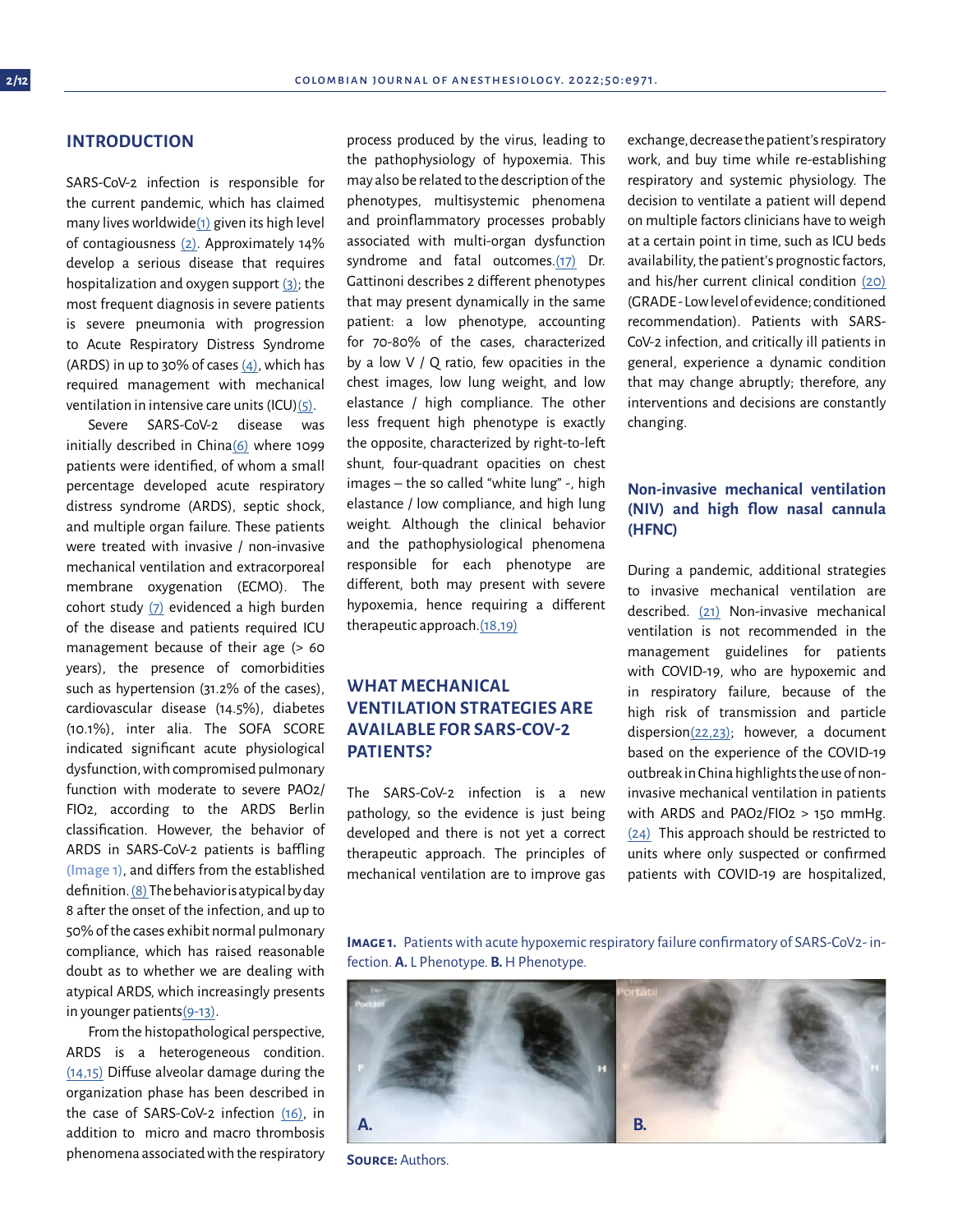provided there is adequate ventilation or negative pressure, no interface leakage (a full-face mask is mandatory) and the staff in the area should use proper aerosol protection measures. When this is not possible, mechanical ventilation with orotracheal intubation should be preferred. [\(25\)](#page-8-0)

Some studies report the use of high flow cannula (60L/min) for patients with severe pneumonia, wearing a surgical mask over the interface to avoid aerosolization; some articles discuss the low risk of aerosolization and suggest its use in selected cases[.\(26\)](#page-8-0)

Several literature reports indicate the use awake pronation in patients with mild to moderate ARDS, and the results have been encouraging in terms of improved oxygenation parameters and lower intubation rates $(27)$ ; however, the evidence to date is not conclusive to support these strategies for widespread management. What is clear is that patients who do not require intubation, should not be intubated early[\(28\),](#page-9-0) nor should intubation be delayed in those patients with the potential to develop complications.[\(29\)](#page-8-0)

In some circumstances, HFNC and noninvasive NIV may fail, so early intubation should be considered: [\(24\)](#page-8-0)

1. PaO2 / FiO2 ≤150 mmHg,

- 2. Hypoxemia that does not improve after 1 hour of NIV.
- 3. Vigorous spontaneous efforts (tidal volume> 12 ml / Kg of ideal weight), due to the risk of P-SILI.
- 4. ROX index <4,88 at 12 h (for high flow nasal cannula)

# **Invasive mechanical ventilation**

The indications for orotracheal intubation are the same as in patients with respiratory failure from other cause[s\(30\)](#page-8-0); in particular, in the SARS-CoV2 patient the decision will depend to a large extent on his/her clinical symptoms. There have been cases of silent hypoxemia [\(31\)](#page-8-0), rapid hypoxemia and refractory to management with high flow oxygen, without any additional manifestations. It is important to mention that one of the most relevant indications to initiate mechanical ventilation is increased respiratory work, since vigorous respiratory effort in a patient with an established lung injury may lead to the development of P-SILI (Patient-Self-Inflicted Lung Injury).[\(32\)](#page-8-0)

Consider tracheal intubation if the patient has:

- 1. Increased respiratory work
- 2. Tachypnea> 30 rpm persistent
- 3. Refractory hypoxemia: O2 saturation <90% despite supplemental oxygen (FiO2 ≥50%)
- 4. Acute respiratory failure
- 5. Shock criteria
- 6. An altered state of consciousness

If intubation is considered an option, it should be performed as soon as possible, otherwise the patient may experience a rapid decline. [\(24,33\)](#page-8-0)

Mechanical ventilation is not a therapy per se; it is considered a therapeutic strategy aimed at gaining time until the symptoms resolve, and it is part of the management armamentarium that includes conservative and individualized fluid strategy, the use of neuromuscular blockers, sedation, nutrition, glycemic control, steroid use, ECMO, and experimental drug therapies. [\(29\)](#page-8-0) The use of an individualized mechanical ventilation strategy is recommended. [\(34,35\)](#page-8-0) Dr. Gattinoni's study, recommends starting with an individualized mechanical ventilation strategy, according to the phenotype. The low phenotype may call for a tidal volume (TV) strategy of 8-9 mL / Kg of ideal weight, PEEP 8-10 cmH2O, use the prone rescue maneuver, use of hemodynamic and ventilatory monitoring, not forgetting those patients with low recruitment and oxygen saturation goals ranging between 92-96%. In contrast, the high phenotype could benefit from a TV 6 mL / Kg, PEEP > 10cmH2O, prone positioning is mandatory; these are patients with a high probability of recruitment and their lung involvement results in lower oxygen saturation, ranging

from 88-92%. [\(18\)](#page-9-0) These are simply some recommendations from the experts in the above-mentioned study, but the evidence is not strong enough. A study published in Lancet in 2019 concluded that the personalized mechanical ventilation strategy according to the type of ARDS, focal or diffuse, made no difference in mortality. Personalizing mechanical ventilation did not decrease mortality in ARDS, possibly due to the misclassification of 21% of the patients in this study. Therefore, further studies are needed in this area. [\(36\)](#page-9-0) The management of ARDS in the patient with SARS-CoV-2 infection is extrapolated from the ARDS management guidelines for other causes[\(37,38\).](#page-8-0)

# **WHICH THERAPEUTIC STRATEGIES HAVE THE STRONGEST EVIDENCE IN COVID-19 ARDS PATIENTS ("CARDS")?**

The knowledge of the ventilatory strategies for SARS-COV2 infection is mainly extrapolated from the accumulated evidence in ARDS.

Evidence-based treatment of SARS-COV2 infection is still in the works.

## **Protective mechanical ventilation**

Protective mechanical ventilation is defined as ventilation in which the tidal volume is low, that is, 6 mL / Kg of ideal weight, to maintain a plateau pressure (Pplat) <28 cmH20 and a driving pressure (DP) <15 cmH2O [\(39\)](#page-9-0), (GRADE; Strong recommendation; moderate level of evidence 1B), which impacts mortality in this clinical setting.[\(40\)](#page-9-0) The starting point should be 100% FIO2 and decrease every 20-30 minutes from 5 to 5%, monitoring the patient's clinical condition, avoiding hyperoxia due to the toxic and deleterious effect. [\(41,42\)](#page-9-0) Tidal volume should be calculated based on ideal weight; the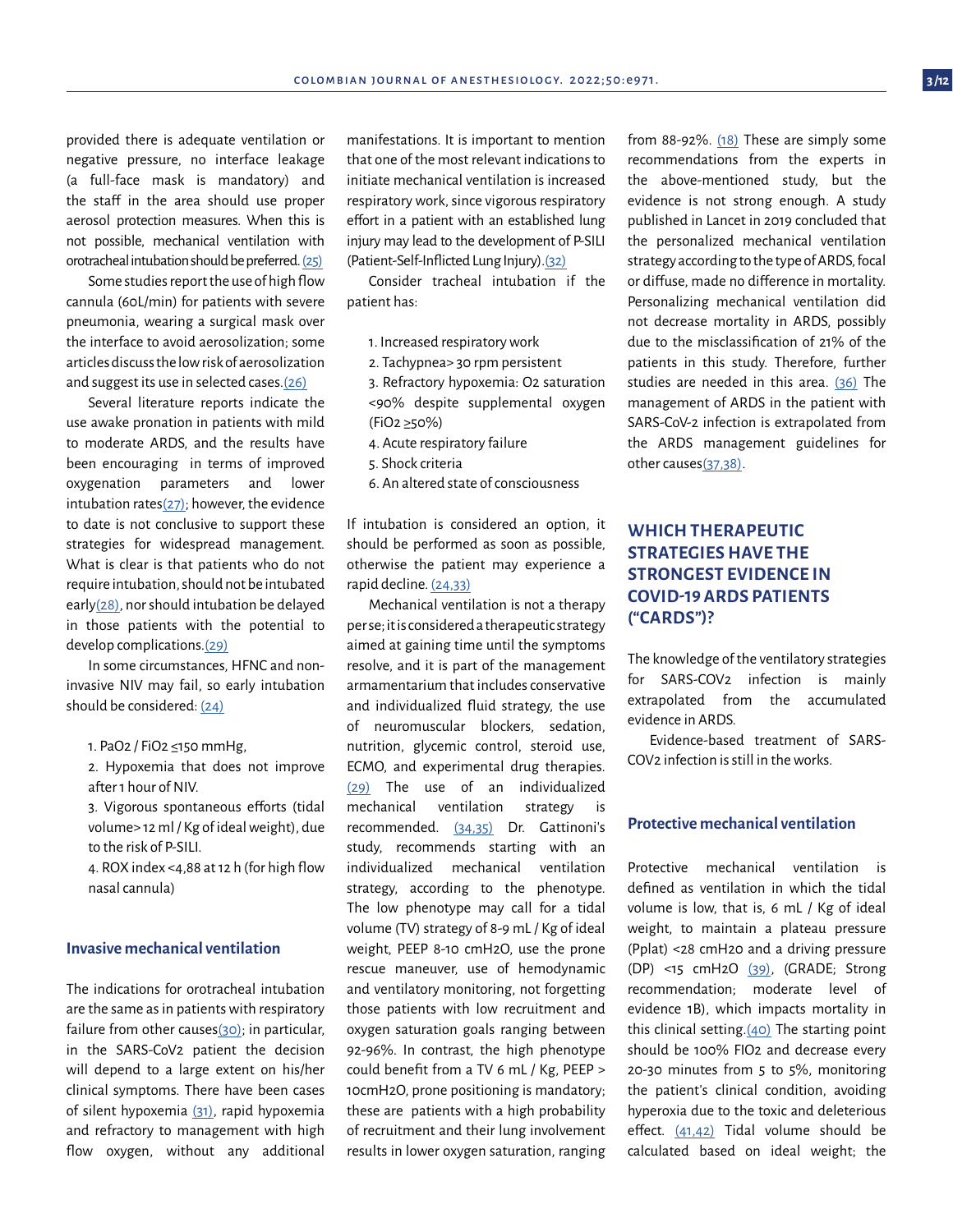formula for men: 50 + 0.91 (size −152.4); and for women: 45.5 + 0.91 (size −152.4) [\(43\)](#page-9-0)

The goal of protective ventilation is not to correct the blood gas disorder but to lower the risk of ventilator-induced lung injury (VILI). Patients usually do not tolerate such low volumes, so in general, the use of sedation and neuromuscular blockers are necessary to avoid ventilator asynchrony, which can further impair lung damage[.\(44\)](#page-9-0) ventilator

The recommendation is to set the respiratory rate to 20-25 breaths / min, the inspiratory time in the volume-controlled mode should be 0.7 - 0.8 seconds to avoid decreasing the inspiratory flow since they are inversely proportional (Flow = Volume/ time); however, in the pressure-controlled mode it should be around 1 second to ensure that the alveolar pressure at the end of inspiration reaches the programmed pressure and a tidal volume of 6 ml / Kg is delivered, allowing adequate alveolar filling and emptying, taking into account the time constants, to avoid auto-PEEP $(45)$ 

# *Pressure- controlled versus volumecontrolled ventilation*

No differences have been reported between volume-controlled versus pressurecontrolled mechanical ventilation. [\(46,47\)](#page-9-0)  In the setting of SARS-CoV-2 infection, mechanical ventilation monitoring is recommended to assess the best mode and ventilation strategy. [\(48, 49\)](#page-9-0) Given the need for mechanical ventilation monitoring, the volume-controlled mode with square or constant flow wave is preferable.

No differences were found between pressure-controlled and volume-controlled modes in terms of compliance, gas exchange, hemodynamic variables, respiratory work, mortality, or ICU stay in ventilated patients with acute respiratory distress syndrom[e\(46\)](#page-9-0).

The lack of large randomized trials in SARS-CoV-2 limits our knowledge to decide which ventilation mode should be used and the evidence is still evolving. Initially, patients with severe hypoxemia and average compliance caught our attention, and suggested different phenotypes. Later, as the disease progressed, its similarity to a typical acute respiratory distress syndrome was identified, with different mechanical characteristics explained by the natural course of the disease. The recommendation is to adhere to the scientific evidence showing good results in ARDS patients, providing protective ventilation and positive pressure at the end of individualized expiration regardless of the ventilation mode selected. [\(50\)](#page-10-0)

Considering that the literature does not report superiority of one ventilatory mode over the other, the decision should be made on the basis of different considerations, such as the patient's condition over the natural course of the disease and the specific characteristics of the respiratory system (which are dynamic); the experience of the healthcare staff with a particular mode of ventilation, allowing for appropriate patient-ventilator synchrony, until the lung recovers, with the least possible damage associated with invasive mechanical ventilation programming.

## **Prone position**

Pronation is not recommended for every ARDS patient. The guidelines recommend the use of prone positioning for at least 12 hours per day in moderate/severe ARDS (Pao2/Fio2 <150 mmHg GRADE; Strong recommendation; moderate-high level of evidence 1A-B) [\(51\)](#page-10-0)

The PROSEVA study showed a reduction in mortality with pronation for 16 consecutive hours for 4 days, in moderate/severe ARDS[.\(52\)](#page-11-0) Several metaanalyses support the pronation in this clinical setting, particularly for more than 12 hours and in association with protective mechanical ventilation strategies. [\(53,54\)](#page-9-0)

The substantial benefit should be considered in the context of the significant risk of occurrence of adverse events (endotracheal tube displacement, pressure ulcers, and loss of venous access), although

the evidence was low or very low to support these findings.[\(51\)](#page-9-0)

Prone therapy begins with a specific protocol, ideally from 12 to 16 hours and its continuity will depend on the patient's response. There is no standard time for the duration of pronation since the studies have different periods of duration ranging from 4 to 7 days. Others suggest discontinuation based on the response to the number of sessions, which are usually variable. [\(55,56\)](#page-9-0) According to the literature a favorable response to prone positioning in the first few hours is a predictor for success, but initial non-response does not rule out success. [\(56\)](#page-9-0)

Prone positioning is discontinued in case of a favorable response defined as a PAO2/FIO2  $>$  150mmHg for at least 4 hours, in the supine position after the last prone session with PEEP < 10cmH2O and FIO2 <60%. [\(52\)](#page-9-0) In the PROSEVA study, stopping prone therapy should be considered when the patient presents a deterioration in oxygenation (decrease in PAO2/FIO2 > 20% for the supine position if accidental extubation occurs, sustained decrease in oxygenation for 5 minutes  $(SatO2 < 85\% \text{ or } PaO2 < 55 \text{ mmHg with}$ FIO2 100 %), hemodynamic instability or cardiorespiratory arrest.[\(56\)](#page-10-0) In the case of cardiorespiratory arrest in the prone position, there are no specific recommendations on cardiopulmonary-cerebral resuscitation, although some case reports indicate that it is possible to start in the prone position for the first cycles and then proceed to position the patient in the supine position to continue resuscitation[\(57\)](#page-10-0).

The lack of large randomized trials in SARS-CoV-2 limits our knowledge about prone positioning. Some retrospective studies confirm the benefits of pronation in this subgroup of patients, but more evidence is required. [\(58-59\)](#page-9-0)

# **High peep versus low peep.**

The lack of large randomized trials in SARS-CoV-2 restrict the knowledge of the PEEP. The evidence is of low quality to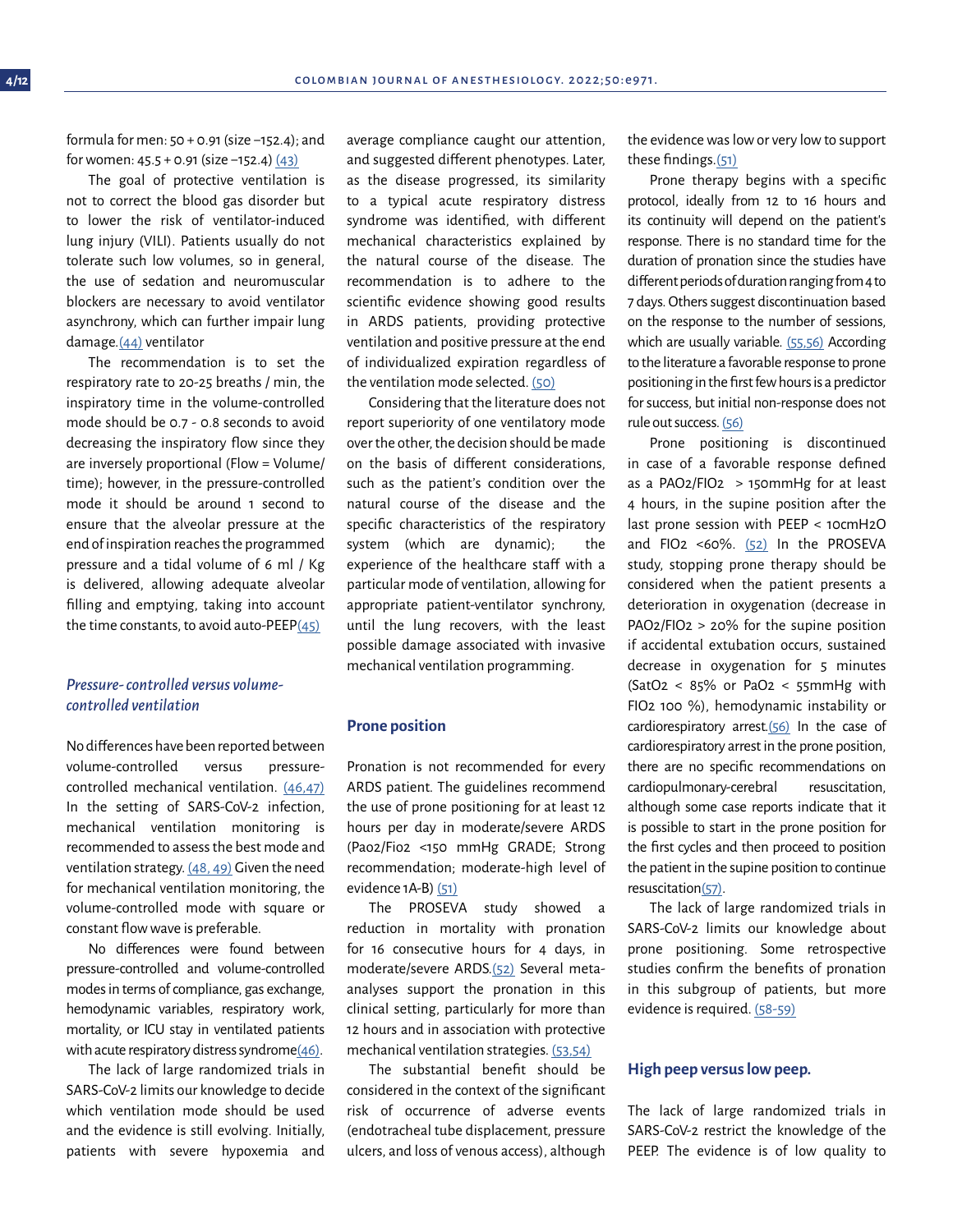support the use of higher PEEP strategies in moderate or severe ARDS (conditioned). There are inconsistencies due to the differences in the results of the studies in terms of the heterogeneity of the strategy to establish the level of PEEP, while some trials compared lower tidal volume ventilation as part of a ventilator strategy that included lower levels high PEEP. The recommendation to consider higher PEEP in moderate ARDS is based on data from individual and subgroups of patients. The risk of barotrauma may not be ruled out because it has not been quantified in this populatio[n\(51\).](#page-9-0) A recent study concluded that for ARDS patients who responded to increased PEEP with better oxygenation, hospital and ICU 28-day mortality could be reduced, without increasing the risk of clinically documented barotrauma. [\(60\)](#page-10-0) The recommendation is to estimate the optimal PEEP to achieve the best compliance. [\(51\)](#page-10-0) A new expert opinion document indicated that for patients with SARS-CoV-2, PEEP levels should be limited to 8-10 cmH2O, since higher levels will not increase pulmonary compliance and negatively impact the venous return, causing more harm than benefit. Bedside echocardiography may prove to be useful in assessing right heart function while managing PEEP increases[.\(61\)](#page-10-0)

According to the Colombian ARDS consensus, the initial approach for PEEP should be guided by the PEEP / FIO2 table (GRADE; Strong recommendation; moderate level of evidence 1B). [\(62,63\)](#page-10-0) Other titration methods for PEEP include the volume pressure curve, the best compliance, the stress index (=1), transpulmonary pressure, or image-guided (CT, ultrasound) best driving pressure. [\(61\)](#page-10-0) The consensus suggests the use of driving pressure for PEEP titration (GRADE; Moderate level of evidence; weak recommendation 2B). PEEP should be neither too high (produces overdistension and increased dead space) nor too low (produces de-recruitment and atelectrauma). PEEP titration should avoid increases in plateau pressure, thus ensuring a decrease in driving pressur[e\(24\)](#page-9-0).

If available, the use of volumetric capnography for PEEP titration is suggested in moderate to severe ARDS (GRADE; Low level of evidence; very weak recommendation 2C) [\(63\)](#page-9-0) There is no conclusive evidence on volumetric capnography in COVID-19.

# **Recruitment maneuvers**

There is limited knowledge about recruitment maneuvers due to the lack of large randomized trials in SARS-CoV-2. Alveolar recruitment maneuvers (ARM) should not be used in ARDS routinely (GRADE; Strong of Recommendation Against). [\(37\)](#page-9-0) In cases of de-recruitment (due to endotracheal aspiration, disconnection) or refractory hypoxemia, despite optimizing therapy, alveolar recruitment maneuvers could be performed. [\(64\)](#page-10-0) There are multiple alveolar recruitment maneuvers, however, the evidence indicates that there is no one maneuver that is superior to another. [\(65\)](#page-10-0) Not all patients with ARDS are potentially recruitable or respond to recruitment, and this variability is due to various factor[s\(66\),](#page-11-0) such as the cause of ARDS (higher in secondary ARDS or of extrapulmonary origin) [\(67\)](#page-10-0), the evolutionary phase (early) [\(68\)](#page-10-0), the position of the patient (higher in pronation, because of increased transpulmonary pressure in the dorsal region and improved gas exchange) [\(67\),](#page-10-0) vasoactive management [\(69\)](#page-10-0) (changes in cardiac output and pulmonary blood flow distribution theoretically affect the response to the maneuver), thoracic expansion capacity (ineffective in patients with reduced thoracic expansion capacity), and previously programmed ventilator parameters [\(70,71\)](#page-10-0) (low tidal volume, high PEEP; since ARM are likely to start from a recruited lung). The studies fail to establish specific criteria to define a positive ARM response. According to Grasso [\(68\)](#page-10-0) maneuver responders are patients in which the PAO2/FIO2 increases at least 50% after the maneuvers, while Villagrá70 and Girgis[\(72\)](#page-10-0) define responders as patient with

20% increase in PAO2/FIO2 . Borge[s\(73\)](#page-10-0) reports a positive response when PaO2 / FiO2 > 350, with a collapsed lung tissue mass of less than 5%. The studies define the response in terms of lung mechanics, analyzing the effect of the maneuver on parameters such as lung compliance. [\(66\)](#page-10-0)

The evidence in terms of improvement in clinical outcomes of ARM is controversial. A recent meta-analysis concluded that ARM could improve oxygenation but doesn't seem to improve survival $(65)$ .

Lung recruitment in SARS-CoV-2 can be assessed at the bedside, even in very constrained environments. An observational study claims that lung recruitability was low in 12 patients with COVID-19 ARDS, and alternating body positioning improved recruitability. A new mechanics-based index to directly quantify the potential for lung recruitment is the recruitment-to-inflation ratio (R/I ratio) ranging from 0 to 2.0; the higher the R/I ratio, the higher the potential for lung recruitment. An R/I ratio of 1.0 suggests a high likelihood of recruitment. These findings do not imply that all patients with SARS-CoV-2–associated ARDS are poorly recruitable, and both the severity and management of these patients can differ remarkably according to the region.[\(74\)](#page-10-0)

Clinicians in Wuhan decided to systematically use this recruitment measure in a series of patients with SARS-CoV-2–associated ARDS, and to assess the effect of body positioning. [\(74\)](#page-10-0) Further randomized studies with larger samples are needed to define the best recruitment maneuver and the specific indications in this group of patients.

#### **Neuromuscular blockers**

The ACURASYS stud[y\(75\)](#page-11-0) showed improved mortality in ARDS with a PaO2 / FIO2 < 150 mmHg with the early use of a 48 hour infusion of cisatracurium and deep sedation versus deep sedation alone. The exact mechanism whereby neuromuscular blockade is beneficial is unclear. The lack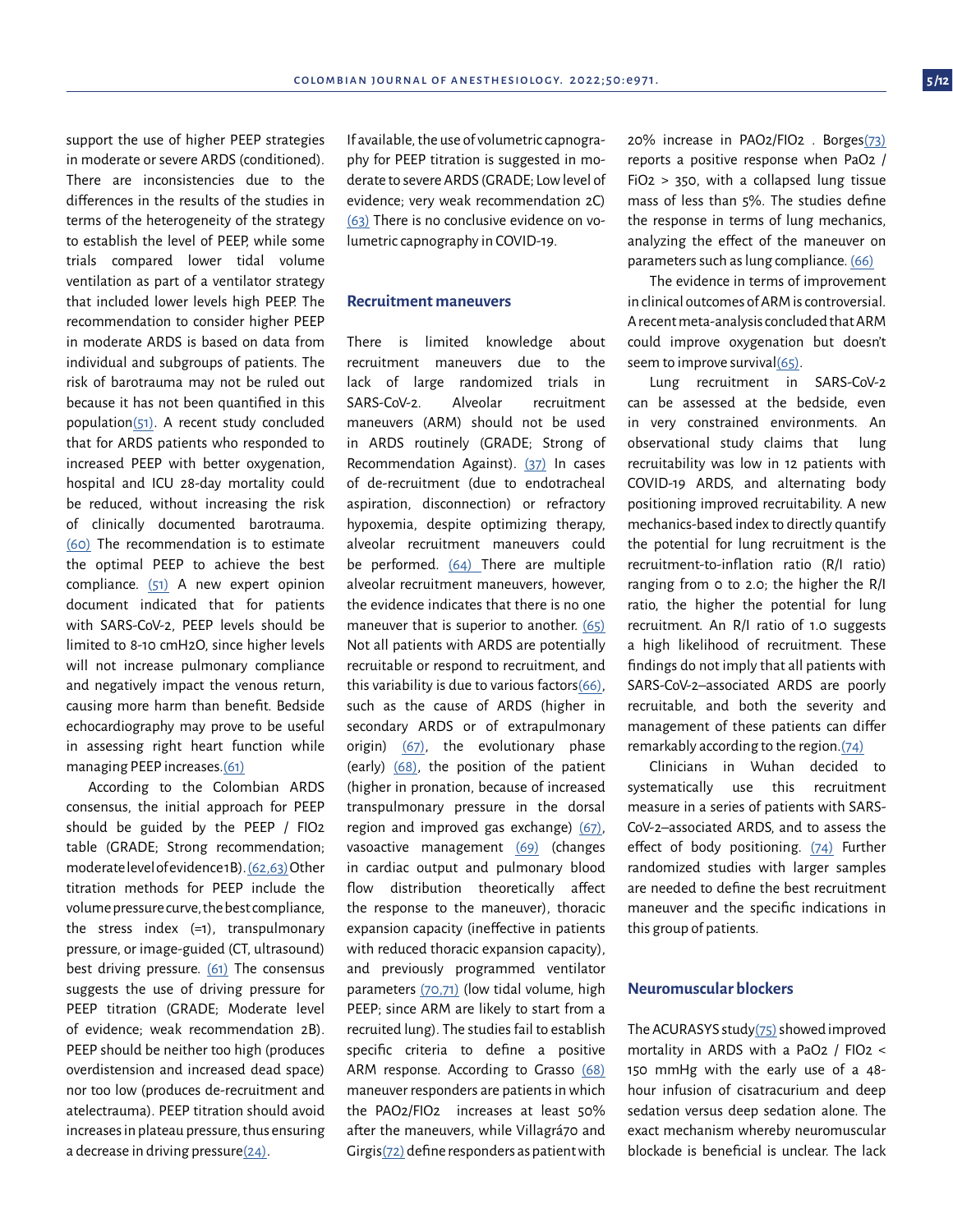of large, randomized trials in SARS-CoV-2 is a limitation to our understanding of neuromuscular blockers.

The ROSE study $(76)$  found that there was no significant difference in 90 day mortality between patients who received an early and continuous infusion of cisatracurium. The guidelines do not suggest the use of neuromuscular blockers for all patients with ARDS (GRADE: weakly recommendation against). The use of a 48-hour continuous infusion of cisatracurium besylate is suggested in early moderate/severe ARDS (PAO2/FIO2 <150 mmHg GRADE: weakly recommendation in favor)37. Neuromuscular blockers can decrease barotrauma and hospital stay. [\(77,78\)](#page-10-0) A 2018 revie[w\(79\)](#page-10-0) found no difference between the different neuromuscular blocking agents vecuronium versus cisatracurium. Its use is particularly notable in patients with patient-ventilator asynchrony and PAO2/FIO2 <120mmHg[\(80\)](#page-10-0)

A multicenter observational study of 407 patients with COVID-19 moderate to severe ARDS, found that NMBA were frequently used beyond the recommended period of time; however, after adjusting for confounders, there was no difference in the proportion of extubation rate according to NMBA length. [\(81\)](#page-10-0)

# **WHAT RESCUE STRATEGIES HAVE BEEN STUDIED?**

Patients with ARDS under a strategy of protective mechanical ventilation may present hypercapnia, which has been identified as having an impact on the clinical outcomes of patients, increasing mortality. [\(82-85\)](#page-10-0) The knowledge of the ventilatory strategies for SARS-COV2 infection is extrapolated from the accumulated evidence in ARDS. Management is individualized, the strategies may include increasing the volume or respiratory rate according to tolerance, and extracorporeal CO2 removal devices (ECCO2R) in the patient's clinical contex[t\(86\).](#page-10-0)

# **ECMO**

Veno-venous extracorporeal membrane oxygenation is a rescue therapy in severe ARDS with potentially reversible hypoxemia, but refractory to conventional therapies. [\(37,87,88\)](#page-8-0). The lack of large, randomized trials in SARS-CoV-2 limits the knowledge of ECMO.

The CESAR STUDY [\(89\)](#page-10-0) concluded that ECMO therapy in experienced centers could improve survival without increased disability. A new EOLIA TRIA[L\(90\)](#page-11-0) was published in 2018, and their conclusion was that mortality was not significantly lower with ECMO than with a conventional mechanical ventilation strategy. A metaanalysis [\(87\)](#page-11-0) comparing conventional mechanical ventilation versus venousvenous ECMO concluded that ECMO was associated with reduced 60-day mortality. However, venous-venous ECMO was also associated with a moderate risk of major bleeding. Particularly, in the SARS-CoV-2 infection scenario, the evidence is scarce, but the experience in previous pandemics has provided preliminary guidance for the use of ECMO and the recommendation is to indicate its use in selected patients with refractory hypoxemia and potential PAO2/FIO2 <80mmHg recovery, with no contraindications and in places with extensive ECMO experience.

Data from 213 hospitals worldwide, with 1035 patients with COVID-19 who received ECMO support, provide a generalizable estimate of ECMO mortality in the setting of COVID-19. The Extracorporeal Life Support Organization (ELSO) Registry concluded that in patients with COVID-19 who received ECMO, both estimated mortality 90 days after ECMO and mortality in those with a final disposition of death or discharge were less than 40%. [\(91\)](#page-11-0) 

More studies are required to determine the risk-benefit of ECMO therapy in patients with severe SARS-Cov-2 infection.([92](#page-11-0))

# **Extracorporeal CO2 removal**

Extracorporeal CO2 removal devices (ECCO2R) allow CO2 to be extracted from venous blood by passing it through a membrane similar to that used in ECMO, but which uses much lower blood flow rates, and the arterial and venous cannulas are therefore smaller[.\(93\)](#page-11-0) The lack of large randomized trials in SARS-CoV-2 limits the knowledge of ECCO2T.

The Xtravent study [\(94\)](#page-11-0) compared protective mechanical ventilation versus ultraprotective mechanical ventilation + ECCO2R. In a post hoc analysis of the subgroup of patients with PaO2 / FiO2 <150 mmHg, treatment with ultra-protective mechanical ventilation + ECCO2R was found to significantly reduce the number of days without mechanical ventilation. A systematic review [\(95\)](#page-11-0) found no overall differences in mortality, days of ICU stay, or days without mechanical ventilation. According to the literature, the role of ECCO2R in clinical practice could be in the subgroup of patients with ARDS with PaO<sub>2</sub> / FiO<sub>2</sub> > 80mmHg and <150 mmHg, in which conventional support treatment and ventilation has been optimized to the maximum without response, and in those who are required to minimize pulmonary bloating and / or mitigate the effects of hypercapnia and acidosis.[\(93\)](#page-11-0) In the SARS-Cov-2 infection scenario, there is insufficient evidence available. There is currently a study in the recruitment phase, to investigate the efficacy of extracorporeal CO2 elimination for the correction of hypercapnia in ARDS associated with COVID-19 disease (SARS-CoV-2). The results from this study will provide new knowledge in this regard[.\(96\)](#page-11-0)

A case report highlights the use of ECCO2R in severe ARDS and refractory hypercapnia associated with COVID19. Future studies are required to further investigate its safety and efficacy. [\(97,98\)](#page-11-0)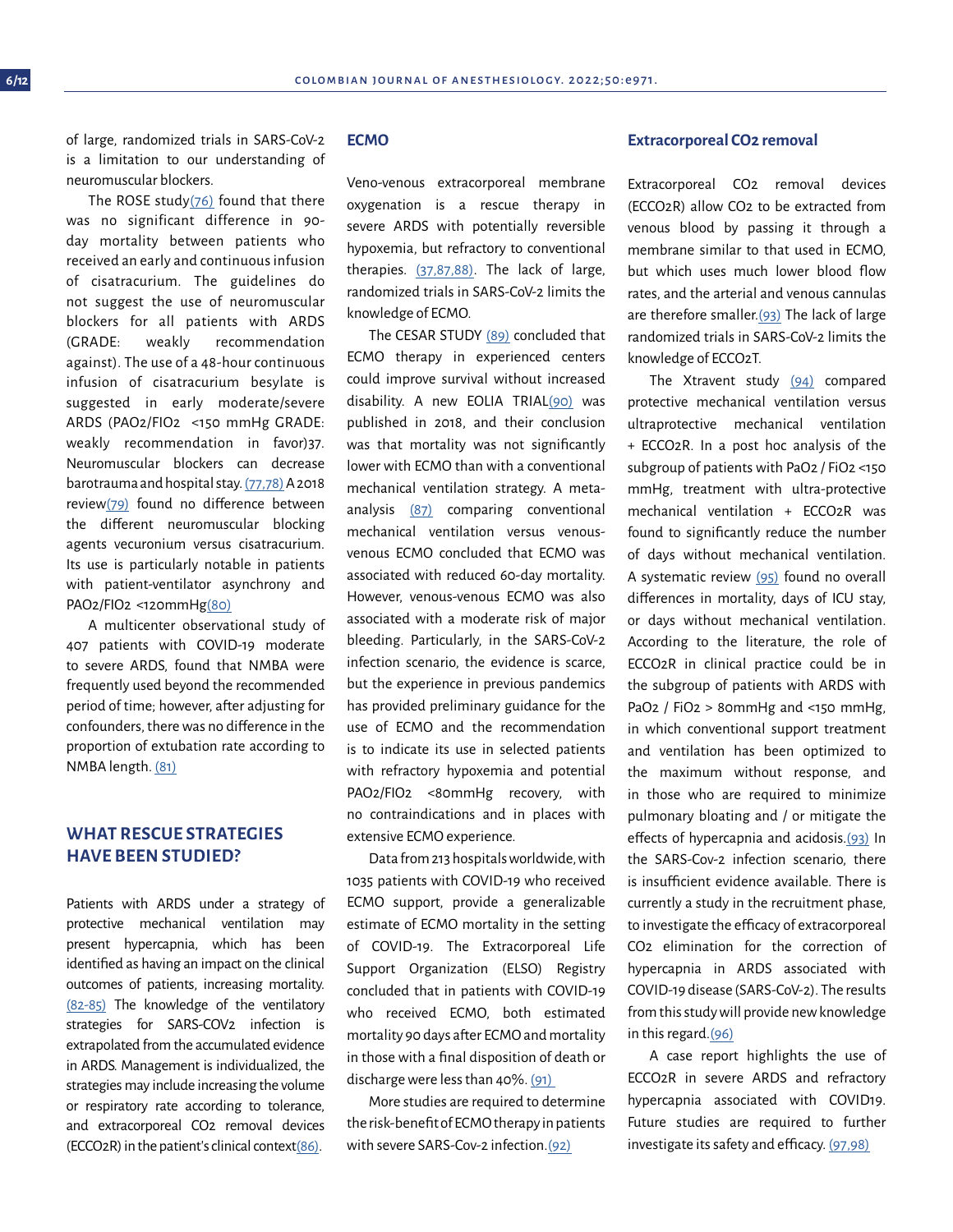# **What is the evidence-based management and the most appropriate clinical approach?**

The management of SARS-CoV-2 associated ARDS requires the expertise of the clinician and quick decision-making, with an individualized approach to ensure the best outcomes. [\(99\)](#page-11-0) Different ventilatory approaches are needed, depending on the underlying physiology of the SARS-CoV2 infection[.\(100\)](#page-11-0)

Table 1 summarizes the available evidence for the management of ARDS and SARS-Cov2 infection. A schematic approach to managing the patient with SARS-CoV-2 acute respiratory failure is described in Figure 1.

# **CONCLUSIONS**

SARS-CoV-2 infection gives rise to a pathology of yet unknown clinical behavior, challenging the clinician in the context of the pandemic. ARDS exhibits heterogeneous clinical and histopathological characteristics and defy intensivists when implementing therapeutic strategies. Mechanical ventilation is part of the spectrum of therapeutic measures to "buy time" while the pathophysiological processes are normalized. A better understanding of the phenotypes and the underlying physiology is needed to help define ventilator parameters.

Evidence-based treatment of SARS-CoV-2 infection is still in the works ; however, our knowledge from past experience favors a step-wise management approach, without neglecting other joint therapeutic measures to improve the clinical results of a condition with a high risk of mortality.

The current recommendations indicate that patients with severe acute respiratory failure due to SARS-CoV-2 should be managed with protective mechanical ventilation measures. No strong evidence is yet available on the individualization of mechanical ventilation therapy according to phenotypes.

| Intervention                                                          | <b>ARDS</b> severity                                                     | Grade<br>evidence<br>quality | Recommendation<br>level | <b>References</b>                                                                                                                         |
|-----------------------------------------------------------------------|--------------------------------------------------------------------------|------------------------------|-------------------------|-------------------------------------------------------------------------------------------------------------------------------------------|
| Lung protective<br>ventilation                                        | All patients<br>with ARDS<br>$COVID-19*$                                 | Moderate                     | <b>Strong</b>           | Aoyama et al 2019 (39)<br><i><b>*Marini et al 2020</b></i><br>(100)                                                                       |
| Prone position                                                        | <b>ARDS Severe</b><br>COVID-19*                                          | Modera-<br>te-high           | <b>Strong</b>           | Guerin et al 2013 (52)<br>Fan et al 2017 (54)<br>*Elharrar et al 2020<br>(58)<br>*Weiss et al 2020<br>(59)                                |
| High peep                                                             | Moderate-<br>severe ARDS                                                 | Moderate                     | Conditioned             | Guo et al 2018 (60)<br>Ortiz et al 2020 (63)                                                                                              |
| Recruitment<br>maneuvers                                              | Moderate-se-<br>vere ARDS<br>COVID-19*                                   | Low-Mode-<br>rate            | Conditioned             | Furyk et al 2017 (64)<br>Kang et al 2019 (65)<br>*Pan C 2020 (74)                                                                         |
| Neuromuscular<br>blockers                                             | <b>Severe ARDS</b><br>COVID-19 <sup>*</sup>                              | Moderate                     | Weak                    | Papazian 2010 (75)<br>PETAL STUDY 2019<br>(76)<br>Hua Y et al 2020 (77)<br>Zheng et al 2020 (78)<br><i>*</i> Courcelle et al 2020<br>(81) |
| Non-invasive<br>mechanical<br>ventilation<br>and high flow<br>cannula | Patients with<br>mild respira-<br>tory failure in<br>COVID <sub>19</sub> | Low                          | Conditioned             | Patel et al 2020 (21)                                                                                                                     |
| <b>ECMO</b>                                                           | <b>Severe ARDS</b><br>$COVID-19*$                                        | Does not<br>apply            | Does not apply          | Munshi et al 2019<br>(87)<br>*Barbaro et al                                                                                               |

#### **Table 1.** Summary of evidence-based interventions.

**SOURCE:** Adapted from Fan et a[l\(54\)](#page-9-0).

2020 [\(91\)](#page-11-0)

\*Cho et al 2020 [\(92\)](#page-11-0)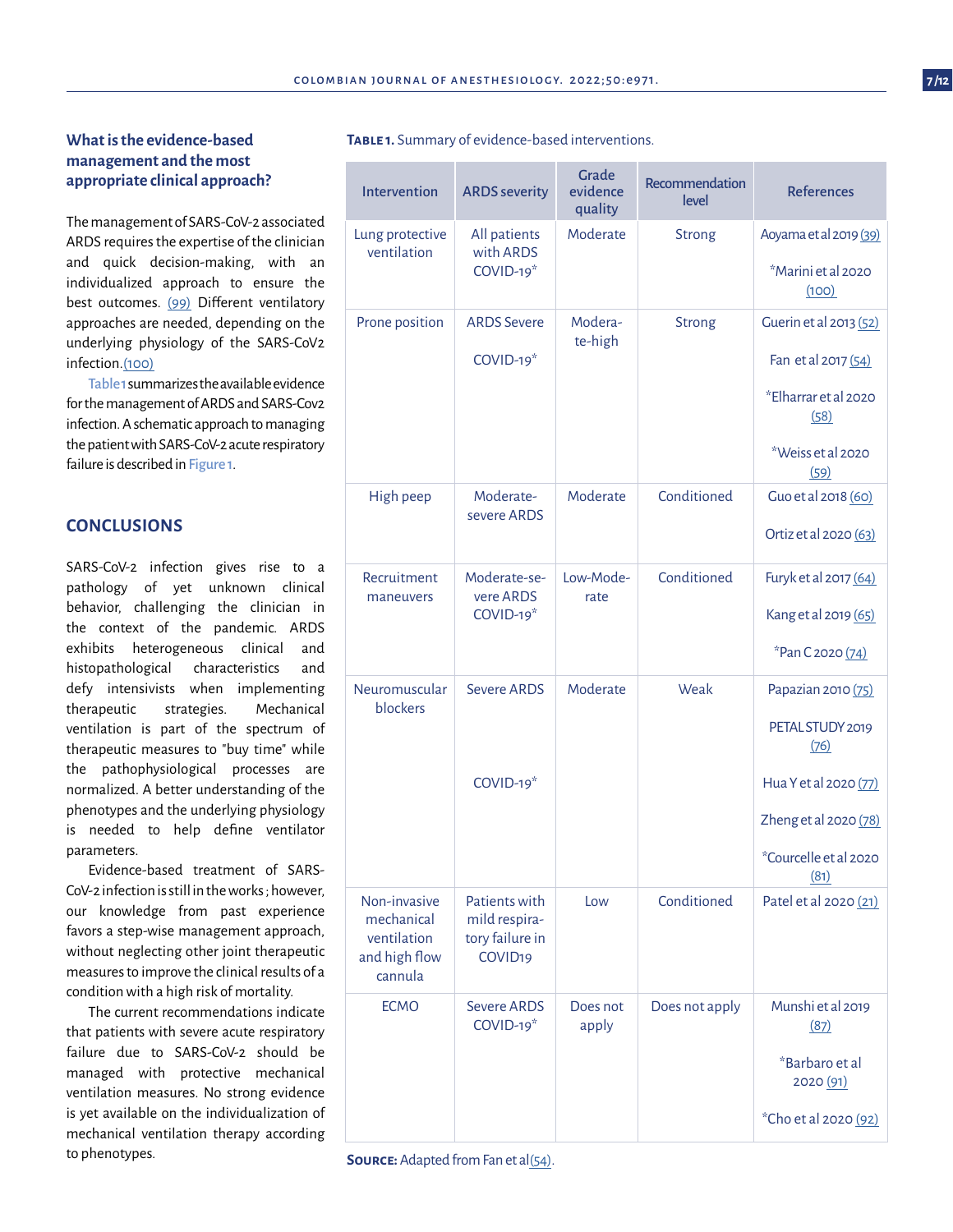#### <span id="page-7-0"></span>**Figure 1.** Therapeutic approach to the patient with acute respiratory failure for SARS-CoV-2.



CONTINUOUS MECHANICAL VENTILATION MONITORING

**Source:** Adapted from Shang Y, et a[l \(24\)](#page-8-0); Phua J, et al [\(29\);](#page-8-0) Cook TM; et al [\(30\)](#page-8-0);Wiersinga J; et al [\(86\).](#page-8-0)

# **ACKNOWLEDGMENTS**

## **Author Contributions**

**DAR:** Study concept and design, Acquisition, analysis and interpretation of data, Drafting of the manuscript, Critical revision of the manuscript for important intellectual content, Original material and construction of images and tables, Administrative, technical, and material support, Study supervision.

**BDGP:** Acquisition, analysis and interpretation of data, Drafting of the manuscript, Study supervision.

**GS:** Study concept and design, Drafting of the manuscript, Critical revision of the manuscript for important intellectual content, Original material and construction of images and tables, Study supervision.

**JFGG:** Study concept and design, Drafting

of the manuscript, Critical revision of the manuscript for important intellectual content, Original material and construction of images and tables, Administrative, technical, and material support, Study supervision.

**DREP:** Study concept and design, Study supervision.

**JCGM:** Study concept and design, Critical revision of the manuscript for important intellectual content, Original material and construction of images and tables, Study supervision.

**MAF:** Acquisition, analysis and interpretation of data, Drafting of the manuscript, Administrative, technical, and material support, Study supervision, English translation.

All authors approved the final manuscript as submitted and agree to be accountable for all aspects of the work.

#### **Study assistance**

None declared.

## **Financing**

The article did not receive financing.

# **Conflicts of interest**

The authors have no potential conflict of interests to disclose.

## **REFERENCES**

- 1. Spina S, Marrazzo F, Migliari M, et al. The response of Milan's Emergency Medical System to the COVID-19 outbreak in Italy. Lancet. 2020;395:e49-50. doi: [http://dx.doi.](http://dx.doi.org/10.1016/s0140-6736(20)30493-1) [org/10.1016/s0140-6736\(20\)30493-1](http://dx.doi.org/10.1016/s0140-6736(20)30493-1).
- 2. Team NCPERE. Vital surveillances: the epidemiological characteristics of an outbreak of 2019 novel coronavirus diseases (COVID-19) – China. China CDC Weekly. 2020;2(8):113- 22. doi: [https://doi.org/10.3760/cma.j.is](https://doi.org/10.3760/cma.j.issn.0254-6450.2020.02.003) [sn.0254-6450.2020.02.003](https://doi.org/10.3760/cma.j.issn.0254-6450.2020.02.003)
- 3. Rothan HA, Byrareddy SN. The epidemiology and pathogenesis of coronavirus disease (COVID-19) outbreak. J Autoimmun. 2020:102433. doi: [https://doi.org/10.1016/j.](https://doi.org/10.1016/j.jaut.2020.102433 ) [jaut.2020.102433](https://doi.org/10.1016/j.jaut.2020.102433 )
- 4. Wax R, Christian M. Practical Recommendations for Critical Care and Anesthesiology Teams Caring for Novel Coronavirus (2019 nCoV) Patients. Can J Anaesth. 2020;67(5):568- 76. doi: [https://doi.org/10.1007/s12630-020-](https://doi.org/10.1007/s12630-020-01591-x ) [01591-x](https://doi.org/10.1007/s12630-020-01591-x )
- 5. Mo P, Xing Y, Xiao Y, et al. Clinical characteristics of refractory COVID-19 pneumonia in Wuhan, China. Clin Infect Dis Off Publ Infect Dis Soc Am. 2020. doi: [https://doi.org/10.1093/](https://doi.org/10.1093/cid/ciaa270) [cid/ciaa270](https://doi.org/10.1093/cid/ciaa270)
- 6. Wei-jie Guan, Zheng-yi Ni, Yu Hu, et al. Clinical Characteristics of Coronavirus Disease 2019 in China. N Engl J Med. 2020;382:1708-20. doi: [https://doi.org/10.1056/NEJMoa2002032](https://doi.org/10.1056/NEJMoa2002032 )

7. Wang D, Hu B, Hu C, et al. Clinical Characte-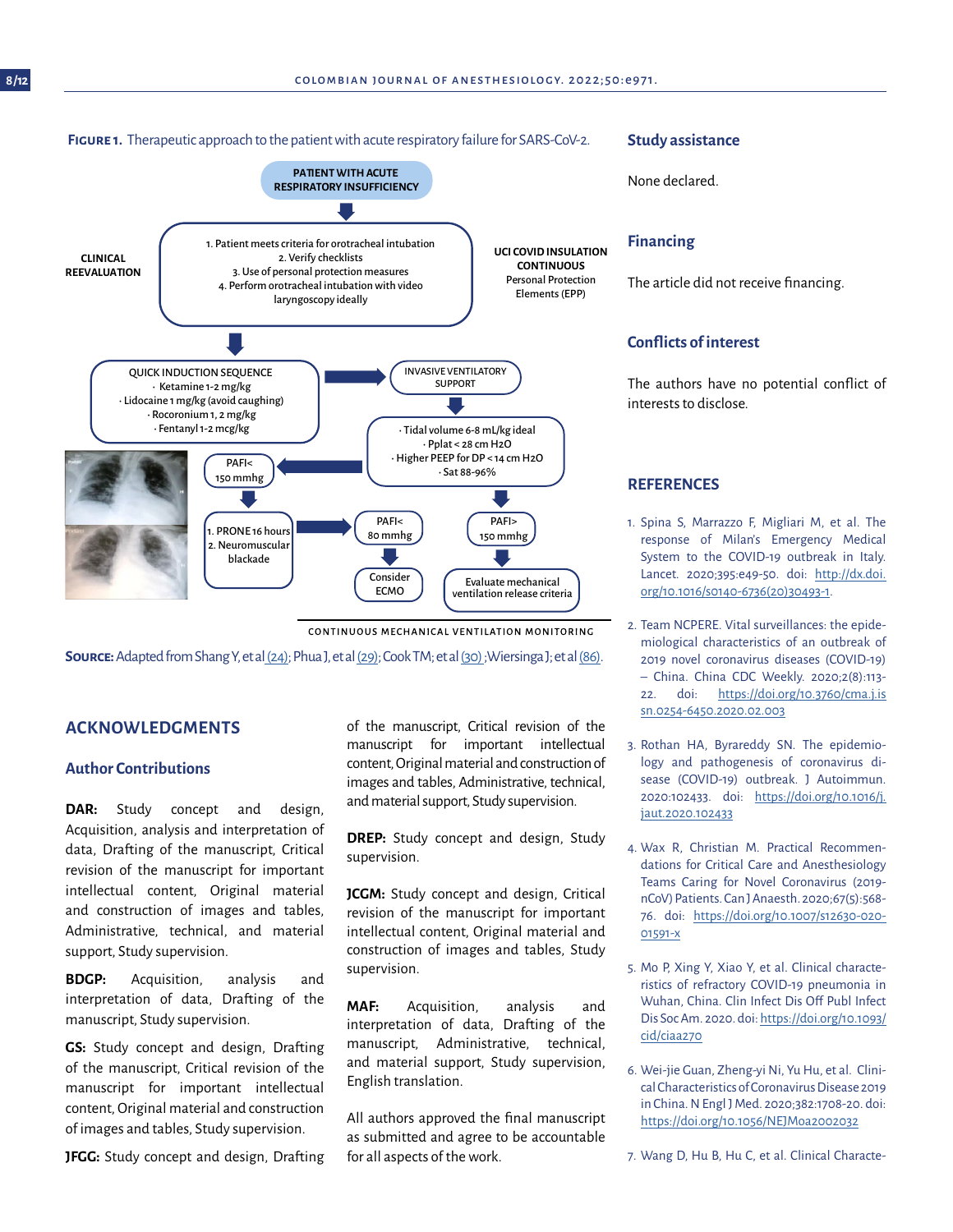<span id="page-8-0"></span>ristics of 138 Hospitalized Patients with 2019 Novel Coronavirus-Infected Pneumonia in Wuhan. China. JAMA. 2020;323:1061-9. doi: <https://doi.org/10.1001/jama.2020.1585>.

- 8. Ranieri VM, Rubenfeld G, Thompson T, et al. Acute respiratory distress syndrome: the Berlin Definition. JAMA. 2012;307(23):2526-33. doi: <https://doi.org/10.1001/jama.2012.5669>
- 9. Gattinoni L, Chiumello D, Rossi S. COVID-19 pneumonia: ARDS or not?. Critical Care 2020;24:154. doi: [https://doi.org/10.1186/](https://doi.org/10.1186/s13054-020-02880-z ) [s13054-020-02880-z](https://doi.org/10.1186/s13054-020-02880-z )
- 10. Hassan K, Mandeep R Mehra. COVID-19 illness in native and immunosuppressed states: A clinical–therapeutic staging proposal. J Heart Lung Transplant. 2020;39(5):405–7. doi: <https://doi.org/10.1016/j.healun.2020.03.012>
- 11.Copin MC, Parmentier E, Duburcq T, et al.Time to consider histologic pattern of lung injury to treat critically ill patients with COVID-19 infection. Intensive Care Med. 2020;46(6):1124- 6. doi: [https://doi.org/10.1007/s00134-020-](https://doi.org/10.1007/s00134-020-06057-8) [06057-8](https://doi.org/10.1007/s00134-020-06057-8).
- 12. Bellani G, Laffey J, Pham T, et al. Epidemiology, patterns of care, and mortality for patients with acute respiratory distress syndrome in intensive care units in 50 countries. JAMA. 2016;315(8):788-800. doi: [https://doi.](https://doi.org/10.1001/jama.2016.0291) [org/10.1001/jama.2016.0291](https://doi.org/10.1001/jama.2016.0291)
- 13. Wu C, Chen X, Cai Y, et al. Risk Factors Associated With Acute Respiratory Distress Syndrome and Death in Patients With Coronavirus Disease 2019 Pneumonia in Wuhan, China. JAMA Intern Med. 2020;180(7):934- 43. doi: [https://doi.org/10.1001/jamaintern](https://doi.org/10.1001/jamainternmed.2020.0994)[med.2020.0994](https://doi.org/10.1001/jamainternmed.2020.0994)
- 14. Katzenstein AL, Bloor C, Leibow A. Diffuse Alveolar Damage- The Role of Oxygen, Shock, and Related Factors. Am J Pathol. 1976;85(1):209–28.
- 15. Lorente J, Cardinal P, Muñoz D, et al.Acute respiratory distress syndrome in patients with and without diffuse alveolar damage: an autopsy study. Intensive Care Med. 2015;41(11):1921-30. doi: [https://doi.org/10.1007/s00134-015-4046-0.](https://doi.org/10.1007/s00134-015-4046-0) Epub 2015 Sep 18
- 16. Zang H, Zhou P, Wei Y, et al. Histopathologic Changes and SARS-CoV-2 Immunostaining in the Lung of a Patient With COVID-19. Annals of Internal Medicine. 2020;172(9):629-632. doi: <https://doi.org/10.7326/M20-0533>
- 17. Joly B, Siguret V, Veyradier. Understanding pathophysiology of hemostasis disorders in critically ill patients with COVID-19. Intensive Care Med. 2020;46:1603–6. doi: [https://doi.](https://doi.org/10.1007/s00134-020-06088-1) [org/10.1007/s00134-020-06088-1](https://doi.org/10.1007/s00134-020-06088-1)
- 18. Gattinoni L, Chiumello D, Caironi P, et al. COVID-19 pneumonia: different respiratory treatments for different phenotypes?. Intensive Care Medicine. 2020;46:1099–1102. doi: <https://doi.org/10.1007/s00134-020-06033-2>.
- 19. Jain A, Doyle J. Stages or phenotypes? A critical look at COVID-19 pathophysiology. Intensive Care Med. 2020;46:1494–5. doi: [https://](https://doi.org/10.1007/s00134-020-06083-6) [doi.org/10.1007/s00134-020-06083-6](https://doi.org/10.1007/s00134-020-06083-6)
- 20. Vincent JL, Taccone F. Understanding pathways to death in patients with COVID-19. Lancet. 2020;8(5):430-2. doi: [https://doi.](https://doi.org/10.1016/S2213-2600(20)30165-X) [org/10.1016/S2213-2600\(20\)30165-X](https://doi.org/10.1016/S2213-2600(20)30165-X)
- 21. Patel B, Kress J, Hall J. Alternatives to Invasive Ventilation in the COVID-19 Pandemic. JAMA. 2020;324(1):43-44. doi: [https://doi.](https://doi.org/10.1001/jama.2020.9611) [org/10.1001/jama.2020.9611](https://doi.org/10.1001/jama.2020.9611)
- 22. Consenso colombiano de atención, diagnóstico y manejo de la infección por SARS-COV-2/ COVID-19 en establecimientos de atención de la salud. Recomendaciones basadas en consenso de expertos e informadas en la evidencia. Infectio. 2020;24:3.
- 23. Gómez C, Peñuelas O. Lujan M, el al. Documento de consenso. Recomendaciones de consenso respecto al soporte respiratorio no invasivo en el paciente adulto con insuficiencia respiratoria aguda secundaria a infección por SARS-CoV-2. Medintensiva. 2020;44(7):429-38. doi: [https://doi.or](https://doi.org/10.1016/j.medin.2020.03.005)[g/10.1016/j.medin.2020.03.005](https://doi.org/10.1016/j.medin.2020.03.005)
- 24. Shang Y, Pan Chun, Yang X. Management of critically ill patients with COVID-19 in ICU: statement from front-line intensive care experts in Wuhan, China. Ann Intensive Care. 2020;10:73. doi: [https://doi.org/10.1186/](https://doi.org/10.1186/s13613-020-00689-1) [s13613-020-00689-1](https://doi.org/10.1186/s13613-020-00689-1)
- 25. Guía de la OPS para el cuidado crítico de pacientes adultos graves con coronavirus (COVID-19) en las Américas. 2020. [Citado 23 Agosto 2020]. Disponible en: [https://www.](https://www.paho.org/col/index.php?option=com_docman&view=download&alias=2295-guias-covid-19-cuidado) [paho.org/col/index.php?option=com\\_doc](https://www.paho.org/col/index.php?option=com_docman&view=download&alias=2295-guias-covid-19-cuidado)[man&view=download&alias=2295-guias-co](https://www.paho.org/col/index.php?option=com_docman&view=download&alias=2295-guias-covid-19-cuidado)[vid-19-cuidado-critico-abril-2020-abril-ver](https://www.paho.org/col/index.php?option=com_docman&view=download&alias=2295-guias-covid-19-cuidado)[sion-larga-v1&category\\_slug=covid-19&Ite](https://www.paho.org/col/index.php?option=com_docman&view=download&alias=2295-guias-covid-19-cuidado)[mid=688](https://www.paho.org/col/index.php?option=com_docman&view=download&alias=2295-guias-covid-19-cuidado)
- 26. Li J, Fink JB, Ehrmann S. High-flow nasal cannula for COVID-19 patients: low risk of bio-aerosol dispersion. Eur Respir J. 2020;55:2000892. doi: [https://doi.](https://doi.org/10.1183/13993003.00892-2020) [org/10.1183/13993003.00892-2020](https://doi.org/10.1183/13993003.00892-2020).
- 27. Thompson A, Ranard B, Wei Y, et al. Prone Positioning in Awake, Nonintubated Patients With COVID-19 Hypoxemic Respiratory Failure. JAMA Intern Med. 2020;180(11):1537–9. doi: [https://doi.org/10.1001/jamaintern](https://doi.org/10.1001/jamainternmed.2020.3030)[med.2020.3030](https://doi.org/10.1001/jamainternmed.2020.3030)
- 28. Tobin M, Laghi F, Jubran A. Caution about early intubation and mechanical ventilation in COVID-19. Ann Intensive Care. 2020;10:78 [https://doi.org/10.1186/s13613-020-00692-6](https://doi.org/10.1186/s13613-020-00692-6 )
- 29. Phua J, Weng L, Ling L, et al. Intensive care management of coronavirus disease 2019 (COVID-19): challenges and recommendations. Lancet. 2020;8(5):506-17. doi: [https://](https://doi.org/10.1016/S2213-2600(20)30161-2) [doi.org/10.1016/S2213-2600\(20\)30161-2](https://doi.org/10.1016/S2213-2600(20)30161-2)
- 30. Cook TM, Boghdadly K, McGuire B, et al. Consensus guidelines for managing the airway in patients with COVID-19: Guidelines from the Difficult Airway Society, the Association of Anaesthetists the Intensive Care Society, the Faculty of Intensive Care Medicine and the Royal College of Anaesthetists. Anaesthesia. 2020;75(6):785-99. doi: [https://doi.org/10.1111/](https://doi.org/10.1111/anae.15054) [anae.15054](https://doi.org/10.1111/anae.15054).
- 31. Goldowitz I. Unusual characteristics of CO-VID-19: "happy hypoxemics". 2020. [Citado 23 agosto, 2020]. Disponible en: [https://www.](https://www.researchgate.net/post/Unusual_characteristics_of_COVID-19_happy_hypoxemics) [researchgate.net/post/Unusual\\_characteris](https://www.researchgate.net/post/Unusual_characteristics_of_COVID-19_happy_hypoxemics)tics of COVID-19 happy hypoxemics
- 32. Yoshida T, Grieco D, Brochard L, et al. Patient self-inflicted lung injury and positive end- expiratory pressure for safe spontaneous breathing. Curr Opin Crit Care. 2020;26(1):59-65. doi: [https://doi.org/10.1097/](https://doi.org/10.1097/MCC.0000000000000691) [MCC.0000000000000691](https://doi.org/10.1097/MCC.0000000000000691)
- 33. Manejo clínico del COVID-19: atención hospitalaria. Gobierno de España, Ministerio de Sanidad. 2020. Disponible [https://www.mscbs.](https://www.mscbs.gob.es/profesionales/saludPublica/ccayes/alertasActual/nCov-China/documentos/Proto) [gob.es/profesionales/saludPublica/ccayes/](https://www.mscbs.gob.es/profesionales/saludPublica/ccayes/alertasActual/nCov-China/documentos/Proto) [alertasActual/nCov-China/documentos/Pro](https://www.mscbs.gob.es/profesionales/saludPublica/ccayes/alertasActual/nCov-China/documentos/Proto)[tocolo\\_manejo\\_clinico\\_ah\\_COVID-19.pdf](https://www.mscbs.gob.es/profesionales/saludPublica/ccayes/alertasActual/nCov-China/documentos/Proto)
- 34. Murthy S. Gomersall C, Fowler R, et al. Care for Critically Ill Patients With COVID-19. JAMA. 2020;323(15):1499-500. doi: [https://doi.](https://doi.org/10.1001/jama.2020.3633) [org/10.1001/jama.2020.3633](https://doi.org/10.1001/jama.2020.3633)

35. Wunsch H. Mechanical Ventilation in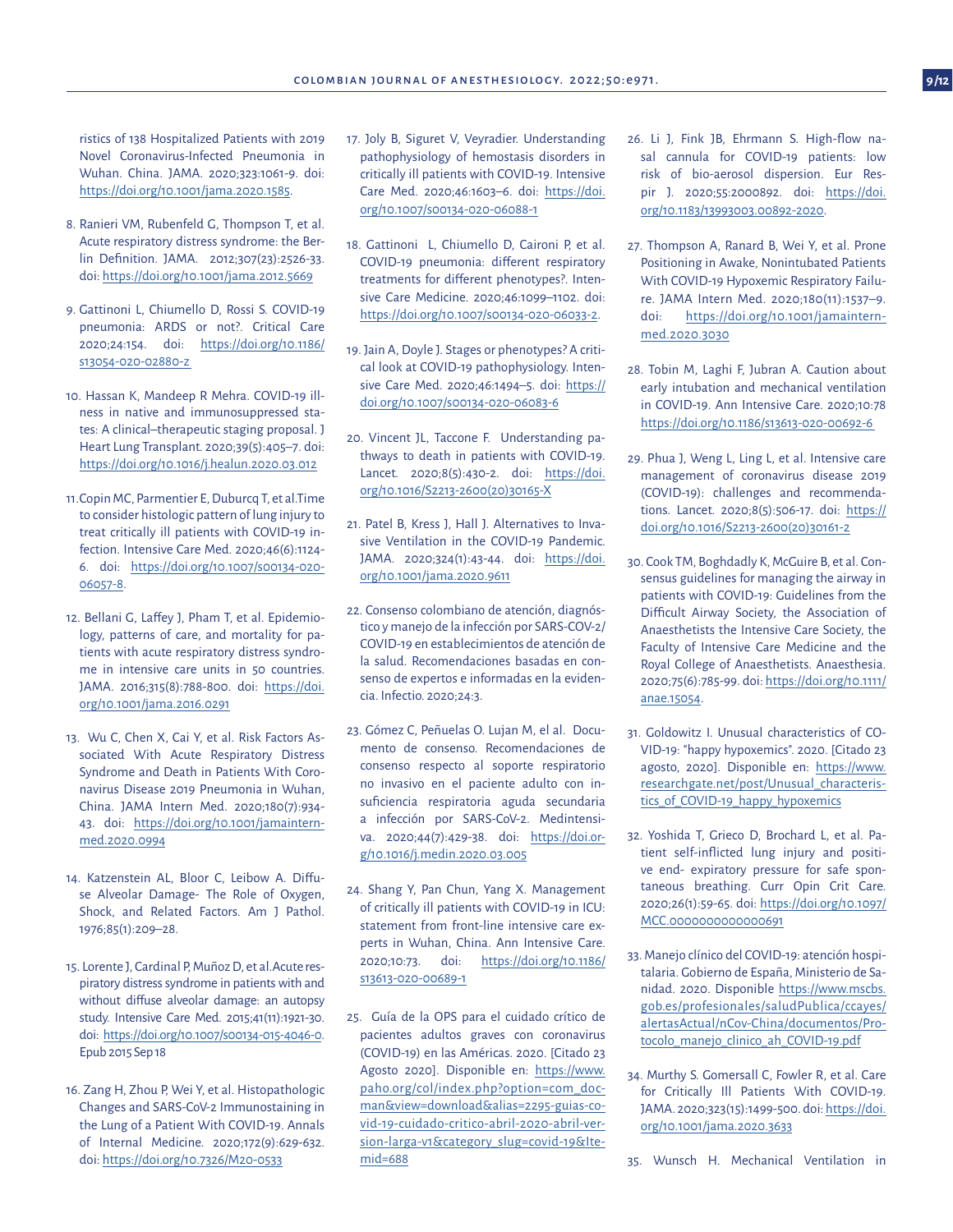<span id="page-9-0"></span>COVID-19: Interpreting the Current Epidemiology. Am J Respir Crit Care Med. 2020;202(1):1–21. doi: [https://doi.org/10.1164/](https://doi.org/10.1164/rccm.202004-1385ED) [rccm.202004-1385ED](https://doi.org/10.1164/rccm.202004-1385ED)

- 36. Constatin JM, Jabaudon M, Lefrant JY, et al. Personalised mechanical ventilation tailored to lung morphology versus low positive end-expiratory pressure for patients with acute respiratory distress syndrome in France (the LIVE study): a multicentre, single-blind, randomised controlled trial. Lancet. 2019. doi: [ht](https://doi.org/10.1016/S2213-2600(19)30138-9)[tps://doi.org/10.1016/S2213-2600\(19\)30138-9](https://doi.org/10.1016/S2213-2600(19)30138-9)
- 37. Papazian L, Aubron C, Brochard L, et al. Formal guidelines: management of acute respiratory distress syndrome. Ann. Intensive Care. 2019;9:69. doi: [https://doi.org/10.1186/s13613-](https://doi.org/10.1186/s13613-019-0540-9) [019-0540-9](https://doi.org/10.1186/s13613-019-0540-9)
- 38. Silvio A Ñamendys-Silva. Respiratory support for patients with COVID-19 infection. Lancet. 2020;8(4):E18. doi: [https://doi.org/10.1016/](https://doi.org/10.1016/S2213-2600(20)30110-7) [S2213-2600\(20\)30110-7](https://doi.org/10.1016/S2213-2600(20)30110-7)
- 39. Aoyama H, Uchida K, Aoyama K, et al. Assessment of Therapeutic Interventions and Lung Protective Ventilation in Patients With Moderate to Severe Acute Respiratory Distress Syndrome: A Systematic Review and Network Meta-analysis. JAMA Netw Open. 2019;2(7):e198116. doi: [https://doi.](https://doi.org/10.1001/jamanetworkopen.2019.8116) [org/10.1001/jamanetworkopen.2019.8116](https://doi.org/10.1001/jamanetworkopen.2019.8116)
- 40. Weiss CH, M.cSparron J, Chatterjee R, et al. Summary for clinicians: mechanical ventilation in adult patients with acute respiratory distress syndrome clinical practice guideline. Ann Am Thorac Soc. 2017;14(8):1235–8. doi: [ht](https://doi.org/10.1513/AnnalsATS.201704-332CME )[tps://doi.org/10.1513/AnnalsATS.201704-332CME](https://doi.org/10.1513/AnnalsATS.201704-332CME )
- 41. Girardis M, B.usani S, Damiani E, et al. Effect of conservative vs conventional oxygen therapy on mortality among patients in an intensive care unit: the Oxygen-ICU randomized clinical trial. JAMA. 2016;18;316(15):1583-9. doi: <https://doi.org/10.1001/jama.2016.11993>
- 42. Walkey AJ, Del Sorbo L, Hodgson C, et al. Higher PEEP versus lower PEEP strategies for patients with acute respiratory distress syndrome: a systematic review and meta-analysis. Ann Am Thorac Soc. 2017;14(Supp 4):S297-303. doi: [https://doi.org/10.1513/An](https://doi.org/10.1513/AnnalsATS.201704-338OT)[nalsATS.201704-338OT](https://doi.org/10.1513/AnnalsATS.201704-338OT)
- 43. Durante G, Turco M, Rustichini L, et al. ARDS-Net lower tidal volume ventilatory strategy may generate intrinsic positive end-expiratory pressure in patients with acute res-

piratory distress syndrome. Am J Resp Critc Care Med. 2002;165:1271-4. doi: [http://dx.doi.](http://dx.doi.org/10.1164/rccm.2105050) [org/10.1164/rccm.2105050](http://dx.doi.org/10.1164/rccm.2105050)

- 44. Carrasco R, Villamizar G, Fernández M. Ventilator-Induced Lung Injury (VILI) in Acute Respiratory Distress Syndrome (ARDS): Volutrauma and Molecular Effects. Open Respir Med J. 2015;9:112-9. doi: [https://doi.](https://doi.org/10.2174/1874306401509010112) [org/10.2174/1874306401509010112](https://doi.org/10.2174/1874306401509010112)
- 45. Bein T, Grasso S, Moerer O, et al. The standard of care of patients with ARDS: ventilatory settings and rescue therapies for refractory hypoxemia. Intensive Care Med. 2016;42:699–711. doi: [ht](https://doi.org/10.1007/s00134-016-4325-4)[tps://doi.org/10.1007/s00134-016-4325-4](https://doi.org/10.1007/s00134-016-4325-4)
- 46. Rittayamai N, Katsios C, Beloncle F, et al. Pressure-Controlled vs Volume-Controlled Ventilation in Acute Respiratory Failure: A Physiology-Based Narrative and Systematic Review. Chest. 2015;148(2):340-55. doi: [ht](https://doi.org/10.1378/chest.14-3169)[tps://doi.org/10.1378/chest.14-3169](https://doi.org/10.1378/chest.14-3169)
- 47. Chacko B, Peter J, Tharyan P, et al. Pressure‐controlled versus volume‐controlled ventilation for acute respiratory failure due to acute lung injury (ALI) or acute respiratory distress syndrome (ARDS). Cochrane Systematic Review. 2015. doi: [https://doi.](https://doi.org/10.1002/14651858.CD008807.pub2) [org/10.1002/14651858.CD008807.pub2](https://doi.org/10.1002/14651858.CD008807.pub2)
- 48. Chica-Meza C. Peña L, Villamarín H, et al. Cuidado respiratorio en COVID-19. Acta Colomb Cuid Intensivo. 2020;20(2):108-17. [doi:](doi: https://doi.org/10.1016/j.acci.2020.04.001) [https://doi.org/10.1016/j.acci.2020.04.001](doi: https://doi.org/10.1016/j.acci.2020.04.001)
- 49. Carter C. Osborn M, Agagah G, et al. CO-VID-19 Disease: invasive ventilation. Clinics in Integrated Care. 2020;1:100004. doi: [https://](https://doi.org/10.1016/j.intcar.2020.100004) [doi.org/10.1016/j.intcar.2020.100004](https://doi.org/10.1016/j.intcar.2020.100004)
- 50. Fan E. Beitler J, Brochard L, et al. COVID-19-associated acute respiratory distress syndrome: is a different approach to management warranted?. The Lancet Respiratory Medicine. 2020;8(8):816-21. doi: [https://doi.org/10.1016/](https://doi.org/10.1016/S2213-2600(20)30304-0 ) [S2213-2600\(20\)30304-0](https://doi.org/10.1016/S2213-2600(20)30304-0 )
- 51. Griffiths M. McAuley D, Perkins G, et al. Guidelines on the management of acute respiratory distress syndrome. BMJ Open Resp Res. 2019;6:e000420. doi: [https://doi.org/10.1136/](https://doi.org/10.1136/bmjresp-2019-000420) [bmjresp-2019-000420](https://doi.org/10.1136/bmjresp-2019-000420)
- 52. Guerin C, Reignier J, Richard JC, et al. PRO-SEVA Study Group. Prone positioning in severe acute respiratory distress syndrome. N Engl J Med. 2013;368:2159-68. doi: [https://doi.](https://doi.org/10.1056/NEJMoa1214103) [org/10.1056/NEJMoa1214103](https://doi.org/10.1056/NEJMoa1214103)
- 53. Park SY, Kim H, Yoo K, et al. The efficacy and safety of prone positioning in adults patients with acute respiratory distress syndrome: a meta-analysis of randomized controlled trials. J Thorac Dis. 2015;7(3):356–67. doi: [https://doi.](https://doi.org/10.3978/j.issn.2072-1439.2014.12.49) [org/10.3978/j.issn.2072-1439.2014.12.49](https://doi.org/10.3978/j.issn.2072-1439.2014.12.49)
- 54. Fan, E, Del Sorbo L, Goligher E, et al. An Official American Thoracic Society/European Society of intensive Care Medicine/Society of Critical Care Medicine Clinical practice Guideline: Mechanical Ventilation in Adult Patients with Acute Respiratory Distress Syndrome. Am J Respir Crit Care Med. 2017;195(9):1253-63. doi: <https://doi.org/10.1164/rccm.201703-0548ST>.
- 55. Gattinoni L, Taccone P, Carlesso E, et al. Prone Position in Acute Respiratory Distress Syndrome. Rationale, Indications, and Limits. Am J Respir Crit Care Med. 2013;188(11):1286–93. doi: [https://doi.org/10.1164/rccm.201308-1532CI](https://doi.org/10.1164/rccm.201308-1532CI )
- 56. Rodríguez R, Ordoñez S, Gómez J, et al. Prone position in the Acute Respiratory Distress Syndrome, physiology to clinical practice. Medicas UIS 2016;29(2). doi: [http://dx.doi.](http://dx.doi.org/10.18273/revmed.v29n2-2016008) [org/10.18273/revmed.v29n2-2016008](http://dx.doi.org/10.18273/revmed.v29n2-2016008)
- 57. Bhatnagar V, Jinjil K, Dwivedi D, et al. Cardiopulmonary Resuscitation: Unusual Techniques for Unusual Situations. J Emerg Trauma Shock. 2018;11(1):31–7. doi: [https://doi.](https://doi.org/10.4103/JETS.JETS_58_17) [org/10.4103/JETS.JETS\\_58\\_17](https://doi.org/10.4103/JETS.JETS_58_17)
- 58. Elharrar X, Trigui Y, Dols A, et al. Use of Prone Positioning in Nonintubated Patients With COVID-19 and Hypoxemic Acute Respiratory Failure. JAMA. 2020;323(22):2336-8. doi: [ht](https://doi.org/10.1001/jama.2020.8255)[tps://doi.org/10.1001/jama.2020.8255](https://doi.org/10.1001/jama.2020.8255)
- 59. Weiss T, Cerda F, Scott B, et al. Positioning for patients intubated for severe acute respiratory distress syndrome (ARDS) secondary to COVID-19: a retrospective observational cohort study. British Journal of Anaesthesia. 2021;126(1):48-55. doi: [https://](https://doi.org/10.1016/j.bja.2020.09.042) [doi.org/10.1016/j.bja.2020.09.042](https://doi.org/10.1016/j.bja.2020.09.042)
- 60. Guo L, Xie J, Huang Y, et al. Higher PEEP improves outcomes in ARDS patients with clinically objective positive oxygenation response to PEEP: a systematic review and meta-analysis. BMC Anesthesiology. 2018;18:172. doi: [ht](https://doi.org/10.1186/s12871-018-0631-4)[tps://doi.org/10.1186/s12871-018-0631-4](https://doi.org/10.1186/s12871-018-0631-4)
- 61. Gattinoni L. Preliminary observations on the ventilatory management of ICU COVID-19 patients. 2020. [Citado 23 agosto, 2020]. Disponible en: [https://www.pedsanesthesia.](https://www.pedsanesthesia.org/wp-content/uploads/2020/03/Ventilator-Management_Covid-19-ICU-EXPERT-) [org/wp-content/uploads/2020/03/Ventila-](https://www.pedsanesthesia.org/wp-content/uploads/2020/03/Ventilator-Management_Covid-19-ICU-EXPERT-)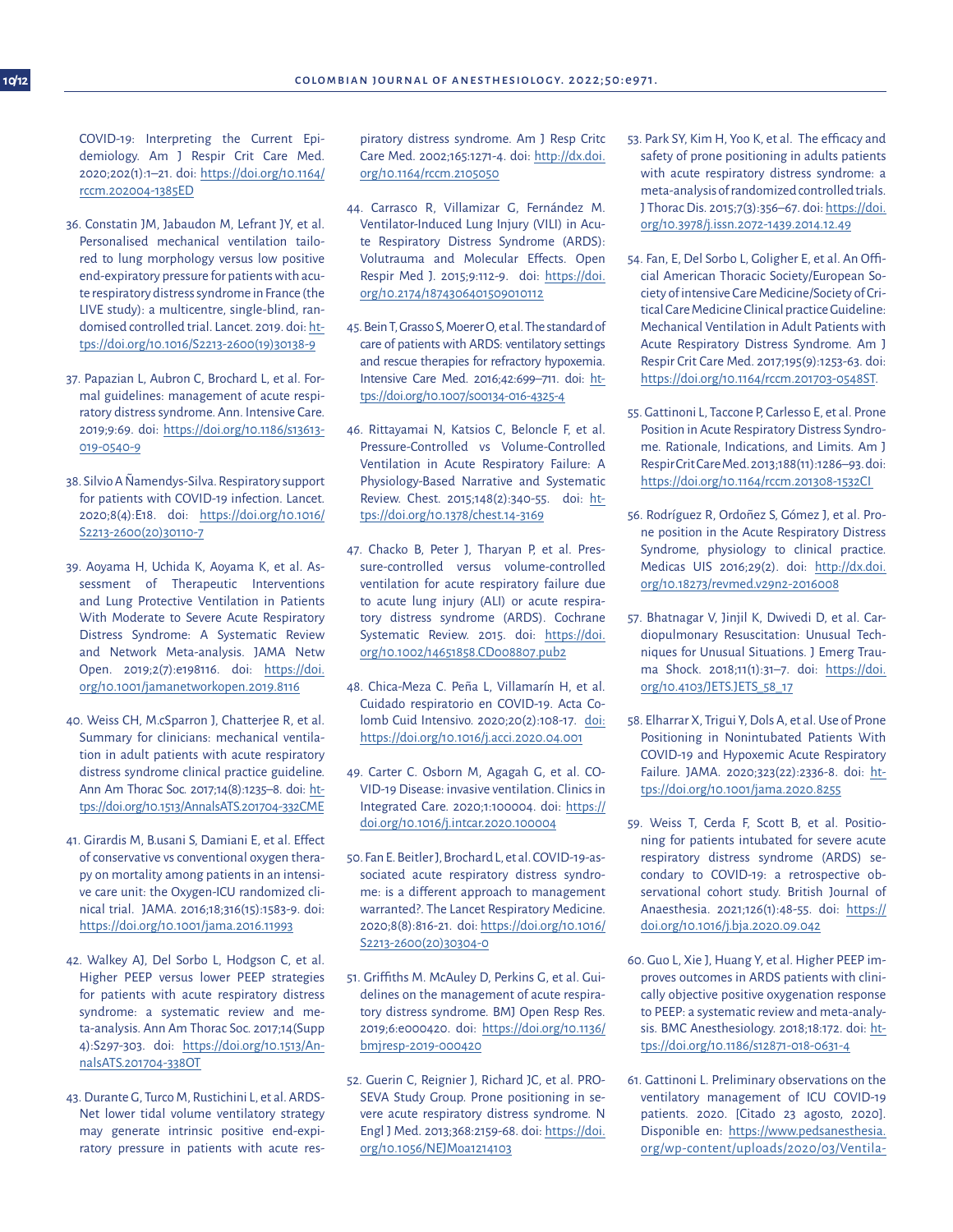<span id="page-10-0"></span>tor-Management Covid-19-ICU-EXPERT-OPI-[NION-Gattinoni.pdf](https://www.pedsanesthesia.org/wp-content/uploads/2020/03/Ventilator-Management_Covid-19-ICU-EXPERT-)

- 62. Taylor B, Bernard G. Lower Tidal Volume / Higher PEEP Reference Card for ARMA and AL-VEOLI Studies. Crit Care Clin. 2011;27(3):459-68. doi:<https://doi.org/10.1016/j.ccc.2011.05.011>
- 63. Ortiz G, Dueñas C, Garay M, et al. Consenso Colombiano de SDRA. Acta Colomb Cuid Intensivo. 2020; 20:200-52. doi: [https://doi.or](https://doi.org/10.1016/j.acci.2020.03.001)[g/10.1016/j.acci.2020.03.001](https://doi.org/10.1016/j.acci.2020.03.001)
- 64. Furyk, J. What are the effects of recruitment maneuvers for adults with acute respiratory distress syndrome receiving mechanical ventilation?. Cochrane Clinical Answers. 2017. doi: <https://doi.org/10.1002/cca.1606>
- 65. Kang H, Yang H, Tong Z. Recruitment maneuvers for adults with acute respiratory distress syndrome receiving mechanical ventilation: a systematic review and meta-analysis. J Crit Care. 2019;50:1-10. doi: [https://doi.or](https://doi.org/10.1016/j.jcrc.2018.10.033)[g/10.1016/j.jcrc.2018.10.033.](https://doi.org/10.1016/j.jcrc.2018.10.033)
- 66. Algaba A, Nin N, GT-IRA of the SEMICYUC, et al. Alveolar recruitment maneuvers in respiratory distress syndrome. Med Intensiva. 2013;37(5):355-62. doi: [https://doi.or](https://doi.org/10.1016/j.medine.2013.01.006)[g/10.1016/j.medine.2013.01.006](https://doi.org/10.1016/j.medine.2013.01.006)
- 67. Pelosi P, Gama de Abreu M, Rocco PR. New and conventional strategies for lung recruitment in acute respiratory distress syndrome. Crit Care. 2010;14:210. doi: [https://doi.](https://doi.org/10.1186/cc8851) [org/10.1186/cc8851](https://doi.org/10.1186/cc8851)
- 68. Grasso S, Mascia L, Del Turco M, et al. Effects of recruiting maneuvers in patients with acute respiratory distress syndrome ventilated with protective ventilatory strategy. Anesthesiology. 2002;96:795-802.
- 69. Guerin C, Debord S, Leray V, et al. Efficacy and safety of recruitment maneuvers in acute respiratory distress syndrome. Ann Intensive Care. 2011;1:9. doi: [https://doi.](https://doi.org/10.1186/2110-5820-1-9) [org/10.1186/2110-5820-1-9](https://doi.org/10.1186/2110-5820-1-9)
- 70. Villagrá A, Ochagavía A, Vatua S, et al. Recruitment maneuvers during lung protective ventilation in acute respiratory distress syndrome. Am J Respir Crit Care Med. 2002;165:165-70. doi: [https://doi.org/10.1164/](https://doi.org/10.1164/ajrccm.165.2.2104092) [ajrccm.165.2.2104092](https://doi.org/10.1164/ajrccm.165.2.2104092)
- 71. Kacmarek RM, Villar J. Lung recruitment maneuvers during acute respiratory distress

syndrome: is it useful. Minerva Anestesiol. 2011;77:85-9.

- 72. Girgis K, Hamed H, Khater Y, et al. A decremental PEEP trial identifies the PEEP level that maintains oxygenation after lung recruitment. Respir Care. 2006;51:1132-9.
- 73. Borges JB, Okamoto VN, Matos GF, et al. Reversibility of lung collapse and hypoxemia in early acute respiratory distress syndrome. Am J Respir Crit Care Med. 2006;174:268-78.
- 74. Pan C. Lung Recruitability in COVID-19–associated Acute Respiratory Distress Syndrome: A Single-Center Observational Study. Am J Respi Crit Care Med. 2020;201(10):1294-7. doi: <https://doi.org/10.1164/rccm.202003-0527LE>
- 75. Papazian L, Forel JM, Gacouin A, et al. ACU-RASYS Study Investigators. Neuromuscular blockers in early acute respiratory distress syndrome. N Engl J Med. 2010;6;363(12):1107-16. doi:<https://doi.org/10.1056/NEJMoa1005372>
- 76. Moss M, Huang D, Browe R, The National Heart, Lung, and Blood Institute PETAL Clinical Trials Network. Early Neuromuscular Blockade in the Acute Respiratory Distress Syndrome. N Engl J Med. 2019;380:1997-2008. doi:<https://doi.org/10.1056/NEJMoa1901686>
- 77. Hua, Y, Ou X, Li Q, et al. Neuromuscular blockers in the acute respiratory distress syndrome: A meta-analysis. PlosO-NE. 2020;15(1):e0227664. doi: [https://doi.](https://doi.org/10.1371/journal.pone.0227664) [org/10.1371/journal.pone.0227664](https://doi.org/10.1371/journal.pone.0227664)
- 78. Zheng Z, Jiang L, Zhang S, et al. Neuromuscular blocking agents for acute respiratory distress syndrome: an updated meta-analysis of randomized controlled trials. Respir Res. 2020;21(1):23. doi: [https://doi.org/10.1186/](https://doi.org/10.1186/s12931-020-1287-4) [s12931-020-1287-4](https://doi.org/10.1186/s12931-020-1287-4)
- 79. Torbic H, Krishnan S, Duggal A. Neuromuscular blocking agents for acute respiratory distress syndrome: how did we get conflicting results? Crit Care. 2019;23:305. doi: [https://doi.](https://doi.org/10.1186/s13054-019-2586-3) [org/10.1186/s13054-019-2586-3](https://doi.org/10.1186/s13054-019-2586-3)
- 80. Matthay M, Aldrich J, Gotts J. Treatment for severe acute respiratory distress syndrome from COVID-19. Lancet. 2020;8(5):433-4. doi: [https://doi.org/10.1016/S2213-2600\(20\)30127-2](https://doi.org/10.1016/S2213-2600(20)30127-2)
- 81. Courcelle R, Gaundry S, Serck N, et al. Neuromuscular blocking agents (NMBA) for CO-VID-19 acute respiratory distress syndrome:

a multicenter observational study. Crit Care. 2020;24:446. doi: [https://doi.org/10.1186/](https://doi.org/10.1186/s13054-020-03164-2) [s13054-020-03164-2](https://doi.org/10.1186/s13054-020-03164-2)

- 82. Nin N, Muriel A, Peñuelas O, et al. Severe hypercapnia and outcome of mechanically ventilated patients with moderate or severe acute respiratory distress syndrome. Intensive Care Med. 2017;43(2):200-8. doi: [https://doi.org/10.1007/](https://doi.org/10.1007/s00134-016-4611-1) [s00134-016-4611-1.](https://doi.org/10.1007/s00134-016-4611-1) Epub 2017 Jan 20
- 83. Morales-Quinteros, Camprubí M, Bringué J, et al. The role of hypercapnia in acute respiratory failure. ICMx 2019;7(Suppl 1):39. doi: <https://doi.org/10.1186/s40635-019-0239-0>
- 84. Crystal GJ. Carbon Dioxide and the Heart: Physiology and Clinical Implications. Anesth Analg. 2015;121(3):610-23. doi: [https://doi.](https://doi.org/10.1213/ANE.0000000000000820) [org/10.1213/ANE.0000000000000820](https://doi.org/10.1213/ANE.0000000000000820)
- 85. Tiruvoipati R, Pilcher D, Buscher H, et al. Effects of hypercapnia and hypercapnic acidosis on hospital mortality inmechanically ventilated patients. Crit Care Med. 2017;45(7):e649-56. doi: [https://doi.](https://doi.org/10.1097/ccm.0000000000002332) [org/10.1097/ccm.0000000000002332](https://doi.org/10.1097/ccm.0000000000002332)
- 86. Wiersinga J, Rhodes A, Cheng A, et al. Pathophysiology, Transmission, Diagnosis, and Treatment of Coronavirus Disease 2019 (CO-VID-19): A Review. JAMA. 2020;324(8):782-93. doi: <https://doi.org/10.1001/jama.2020.12839>
- 87. Munshi L, Walkey A, Goligher E, et al. Venovenous extracorporeal membrane oxygenation for acute respiratory distress syndrome: a systematic review and meta-analysis. Lancet Respir Med. 2019;7(2):163-72. doi: [https://doi.](https://doi.org/10.1016/S2213-2600(18)30452-1) [org/10.1016/S2213-2600\(18\)30452-1.](https://doi.org/10.1016/S2213-2600(18)30452-1)
- 88. Vincent JL. Annual Uptodate in Intensive Care and Emergency Medicine. Extracorporeal Membrane Oxygenation. Springer. 2020
- 89. Peek G, Mugford M, Tiruvoipati R, et al. Efficacy and economic assessment of conventional ventilatory support versus extracorporeal membrane oxygenation for severe adult respiratory failure (CESAR): a multicentre randomised controlled trial. Lancet. 2009;374(9698):1351-63. doi: [https://doi.](https://doi.org/10.1016/S0140-6736(09)61069-2) [org/10.1016/S0140-6736\(09\)61069-2](https://doi.org/10.1016/S0140-6736(09)61069-2)
- 90. Combes A, Hajage D, Capellier G, et al. Extracorporeal Membrane Oxygenation for Severe Acute Respiratory Distress Syndrome. N Engl J Med. 2018;378:1965-75. doi: [https://doi.](https://doi.org/10.1056/NEJMoa1800385) [org/10.1056/NEJMoa1800385](https://doi.org/10.1056/NEJMoa1800385)